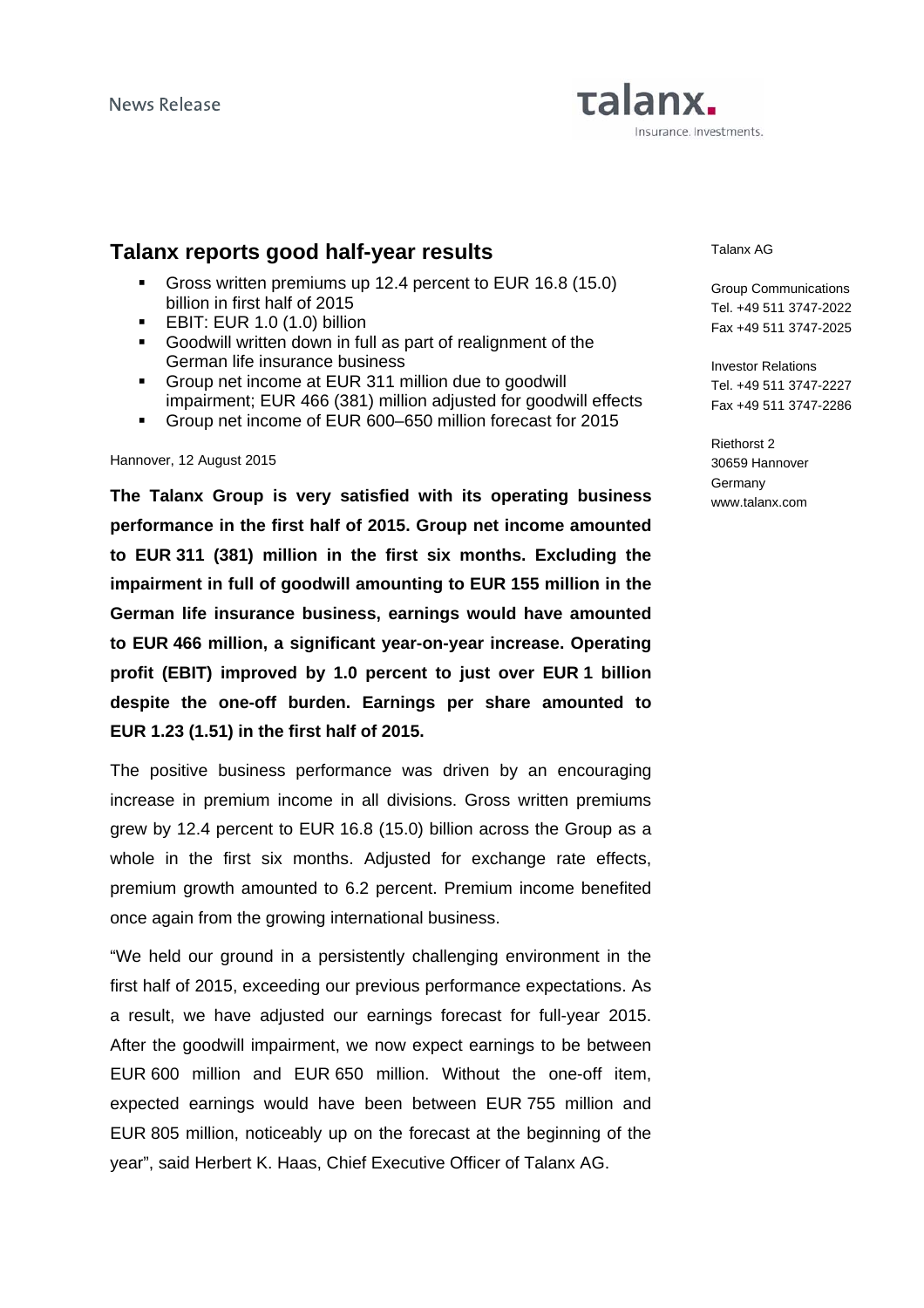

In primary insurance, Talanx wrote down the goodwill of EUR 155 million attributable to the German life insurance business in full at the end of the first half of the year. This followed a split in Board of Management responsibilities for the life insurance and property/casualty lines in the Retail Germany Division. Consequently, goodwill must also be monitored at the level of the individual lines, in contrast to the past.

The operating business saw encouraging performance despite higher claims for major losses totalling EUR 363 (250) million. Major losses of EUR 197 (105) million were attributable to reinsurance, while the figure for primary insurance was EUR 166 (145) million. Losses in the first quarter were due in particular to the crash of Germanwings flight 4U9525 and losses from storm damage, in addition to several fire losses. The most expensive loss event was Storm "Niklas", which resulted in total expenses for the Group of almost EUR 49 million. In the second quarter, several major property and marine losses had a particularly negative impact on the Group. Overall, however, the burden remained below the major loss budget for the period.

At EUR 96.4 (96.4) percent, the combined ratio remained at the solid level recorded in the previous year. The underwriting result declined by 9.8 percent to EUR–851 (–775) million, due in particular to the participation of life insurance customers here in higher net investment income. Net investment income grew by 4.6 percent to EUR 2.0 (1.9) billion.

The Talanx Group reported own funds in accordance with Solvency I of 223.5 percent as at 30 June 2015 (31 December 2014: 228.2 percent). Equity increased by a slight 0.3 percent to just over EUR 8 billion in the first half of the year, despite the rise in interest rates and the dividend distribution.

The Group lifted its gross premium income by 12.6 percent to EUR 7.4 (6.6) billion in the second quarter of 2015 thanks to exchange rate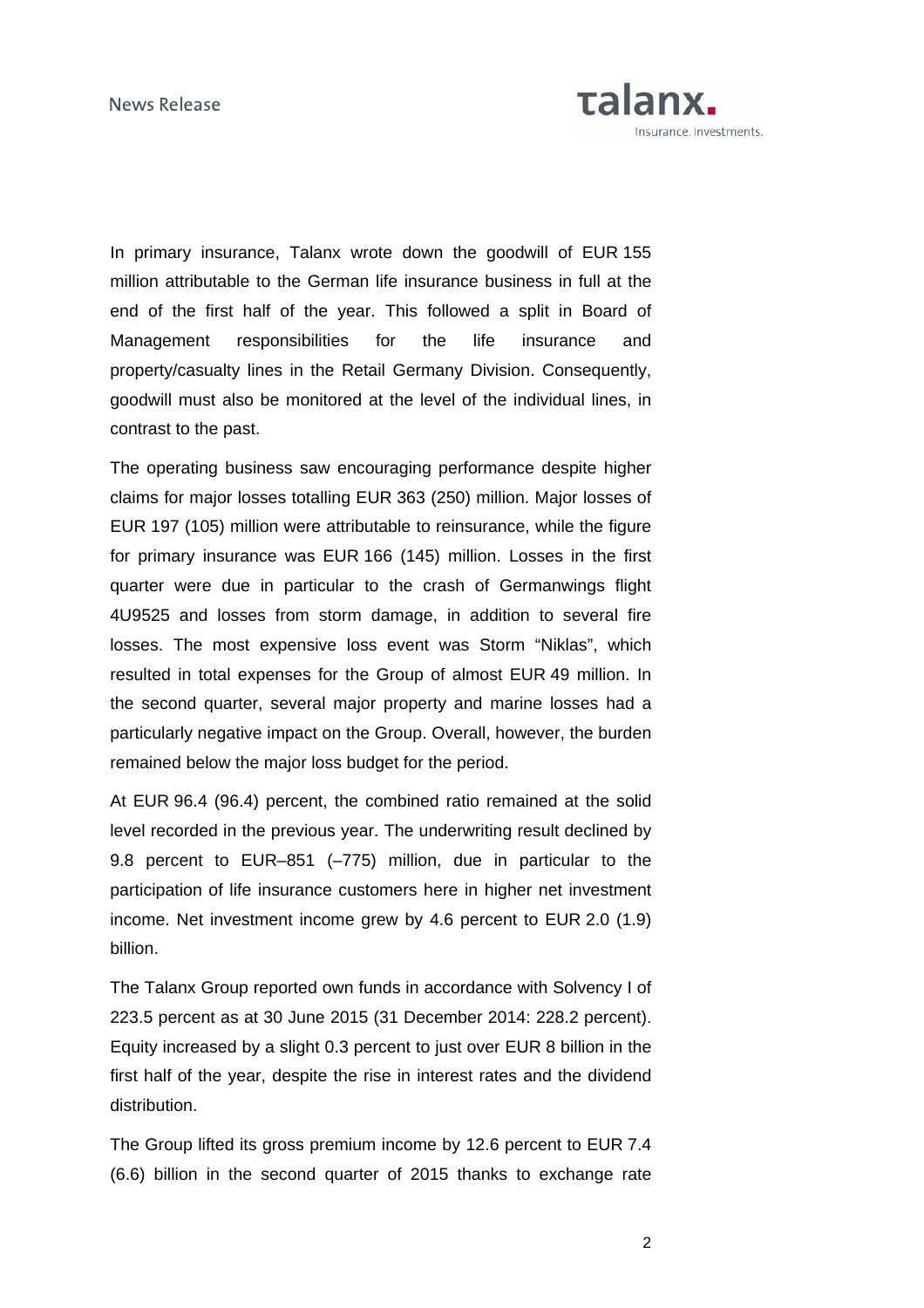

effects. As a result of lower claims for major losses in primary insurance, the combined ratio improved to 96.2 (98.4) percent. The underwriting result amounted to EUR–462 (–405) million. Net investment income grew by 11.0 percent to EUR 1.0 (0.9) million. Second quarter operating profit fell by around EUR 80 million year-onyear to EUR 372 (451) million due to the above-mentioned goodwill impairment. Adjusted for the impairment loss however, EBIT was up significantly on the prior-year quarter, at EUR 527 million. Group net income after taxes and interest amounted to EUR 60 (165) million; adjusted for the extraordinary impairment loss, it was EUR 215 million.

In addition, the EUR 500 million subordinated bond issued in 2005 by Hannover Finance (Luxembourg) S.A. and the subordinated bonds also issued in 2005 by HDI Lebensversicherung AG (EUR 160 million) and by Talanx Finanz (Luxemburg) SA (EUR 350 million) were repaid as at the earliest possible date in the entire nominal amount in the second quarter of 2015.

After the 30 June 2015 reporting date, Talanx's stake in investment services provider Caplantic Alternative Assets GmbH, which was announced at the beginning of the year, was approved at the start of August. Talanx is acquiring 45 percent of the shares of the company.

### **Development of the divisions**

In the **Industrial Lines** Division, gross written premiums rose by 5.1 percent year-on-year to EUR 2.6 (2.5) billion. This was mainly attributable to growth at the foreign subsidiaries. Adjusted for exchange rate effects, premium income in the segment increased by 1.1 percent. The combined ratio was down slightly on the prior-year level, at 98.7 (99.4) percent. Consequently, the underwriting result improved to EUR 13 (6) million. Net investment income declined to EUR 113 (151) million. This had been buoyed up in the previous year by higher realised gains on disposals. Operating profit was virtually unchanged in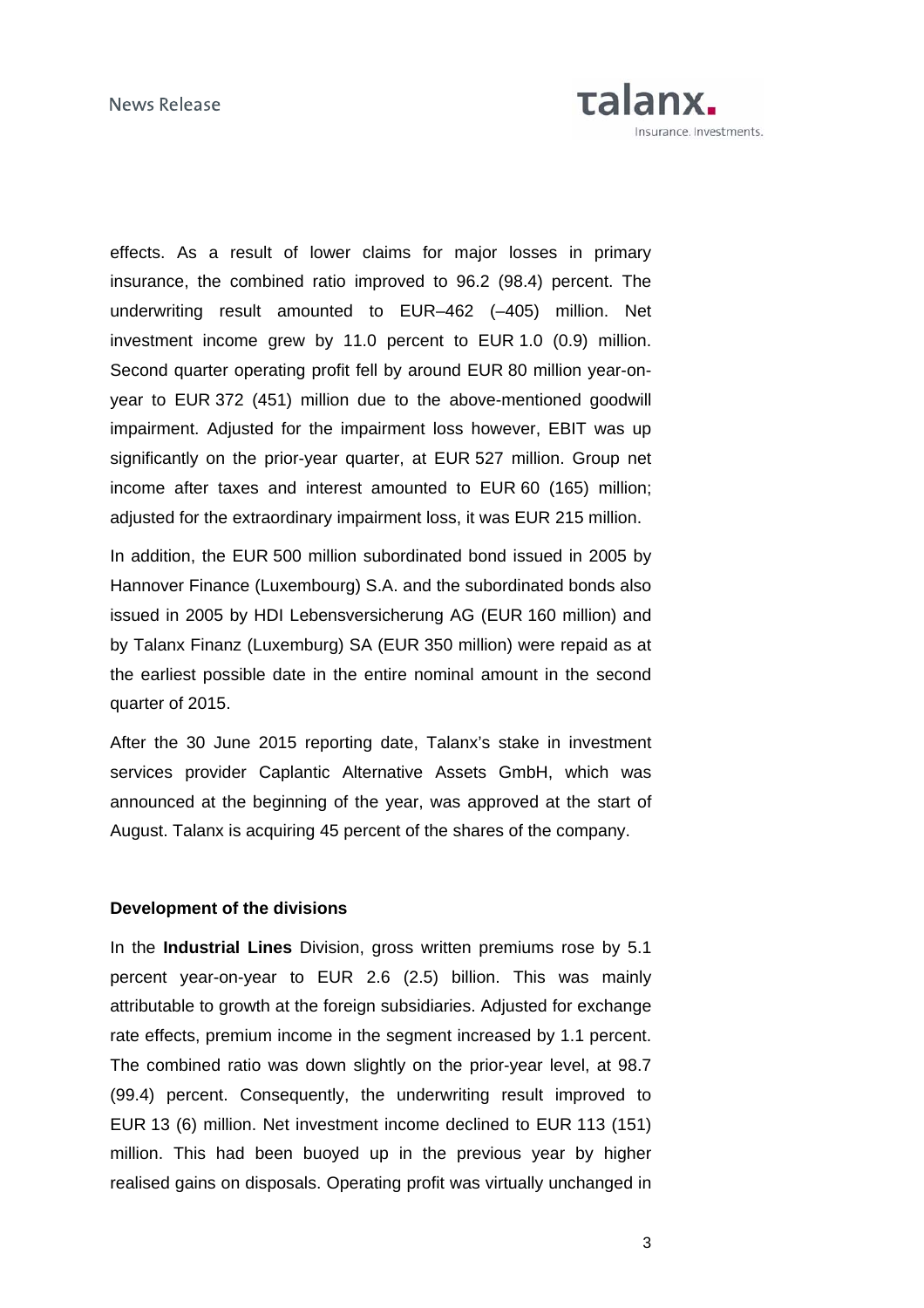

the reporting period, at EUR 142 (141) million. Lower income taxes led to a 9.0 percent increase in Group net income to EUR 97 (89) million.

The division's premium income was up slightly on the previous year in the second quarter of 2015, at EUR 736 (733) million. The underwriting result rose to EUR 7 (–45) million as a result of lower claims for major losses. Net investment income declined to EUR 60 (79) million in the same period. The increase in operating profit to EUR 70 (35) million was largely attributable to the improved underwriting result. The division contributed EUR 50 (21) million to Group net income.

The **Retail Germany** Division lifted its gross written premiums by 3.0 percent to EUR 3.7 (3.6) billion in the first half of 2015. The German life insurers recorded premium growth of 5.7 percent to EUR 2.7 (2.5) billion, due in particular to higher single premiums. Measured using the annual premium equivalent (APE), new business rose by 13.5 percent to EUR 236 (208) million. Growth was driven by business acquired via our bank partners. In property/casualty insurance, premium income decreased by 3.7 percent to EUR 1.0 (1.0) billion as a result of the continued disciplined approach to underwriting in the motor insurance line.

The participation of life insurance customers in the segment's higher net investment income led to a decline in the underwriting result to EUR–840 (–808) million. Overall, net investment income increased by 1.2 percent to EUR 948 (937) million. At EUR 167 million, extraordinary investment income was on a level with the high prior year and was used to finance the additional interest reserve, to which EUR 220 (154) million was added in the first half of the year. The combined ratio for composite insurance was roughly the same as in the previous year at 101.1 (101.2) percent, despite the lower loss ratio. The division's EBIT fell to EUR–61 (97) million as a result of the EUR 155 million goodwill impairment in the life insurance business. Excluding this impairment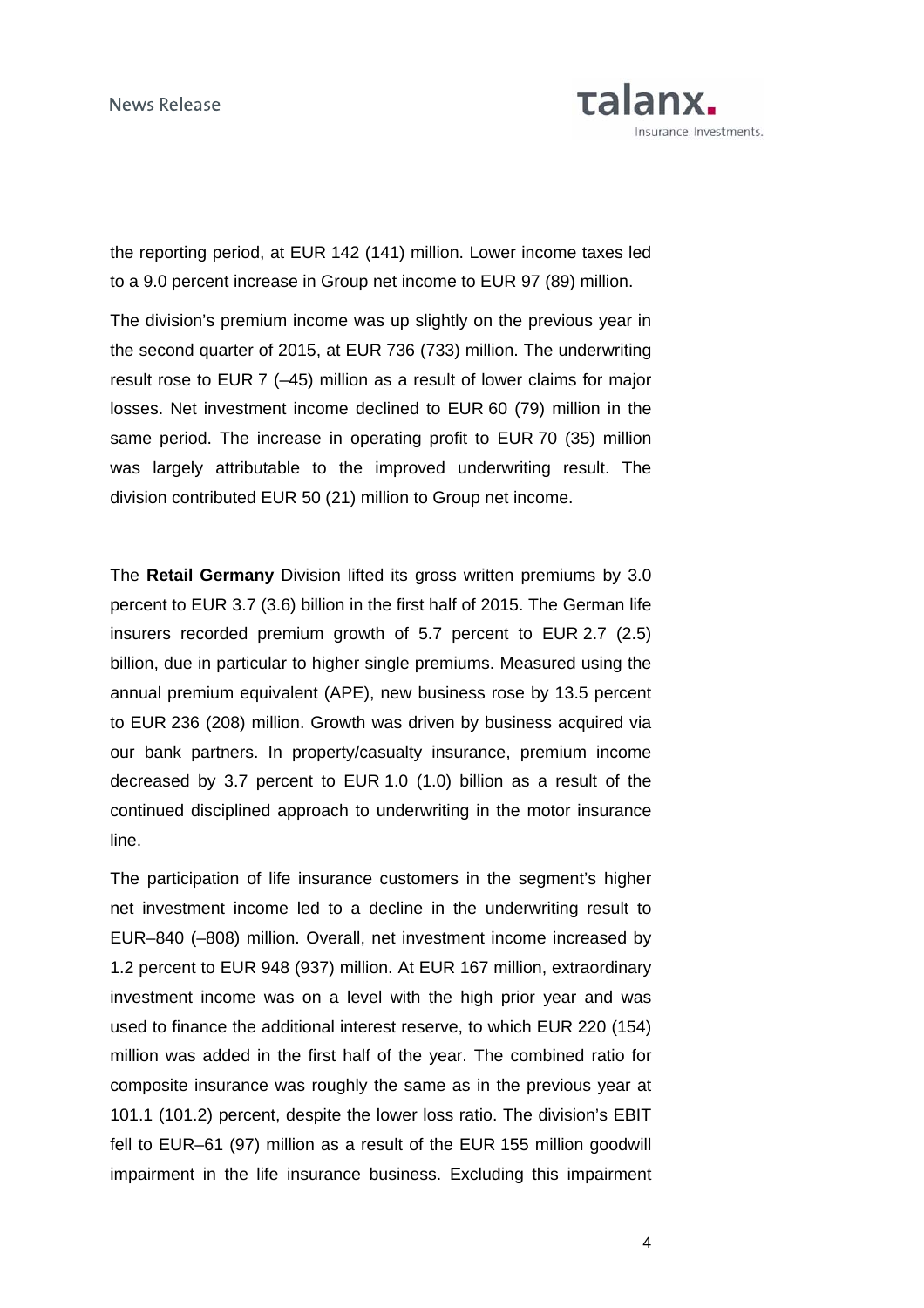

loss, operating profit would have been on a level with the prior year. The segment's contribution to Group net income contracted to EUR–104 (57) million. Adjusted for the goodwill impairment, it would have also been roughly on the same level as the previous year, at EUR 51 million.

In the second quarter of 2015, the division again generated premium income of EUR 1.5 (1.5) billion. The underwriting result amounted to EUR–448 (–378) million due to policyholders' participation in the higher net investment income, which improved by 15.6 percent to EUR 504 (436) million. In composite insurance, the combined ratio declined to 101.8 (102.1) percent as a result of the lower loss experience. EBIT decreased to EUR–118 (43) million following the goodwill impairment; without this, it would have amounted to EUR 37 million. Retail Germany contributed EUR–139 (29) million to Group net income; adjusted for the impairment loss, this figure would have been EUR 16 million.

The **Retail International** Division generated premium growth of 6.1 percent in the first six months of 2015. Gross written premiums amounted to EUR 2.4 (2.3) billion. Adjusted for exchange rate effects, growth in the division amounted to 5.9 percent. The property/casualty business posted growth of 16.4 percent. Excluding the Chilean Magallanes group acquired in the first quarter of 2015, organic growth in the line amounted to 9.6 percent; adjusted for exchange rate effects it was 9.4 percent. Growth was once again driven by the Latin American units and the Turkish subsidiary. The Magallanes Group has contributed gross premiums of approximately EUR 100 million and an EBIT of around EUR 8 million in the year to date. In the life insurance business, lower single premiums in Italy in particular led to declining premium income, which retreated by 11.7 percent to EUR 730 million.

The composite insurers' combined ratio improved slightly to 95.2 (95.3) percent due to a declining loss ratio in Poland, among other countries.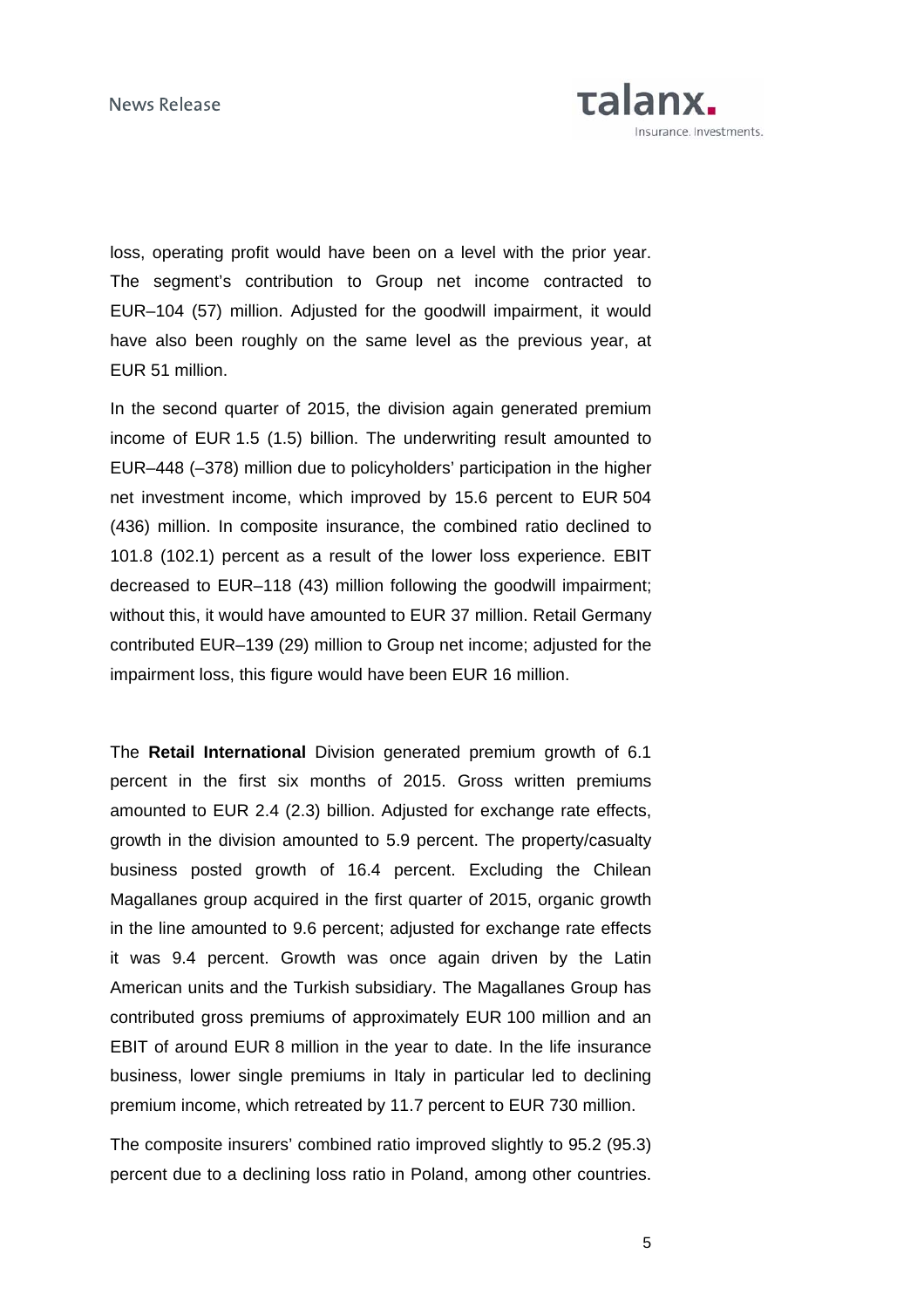

As a consequence, the underwriting result climbed by 35.7 percent to EUR 19 (14) million. The larger investment portfolio in particular contributed to higher net investment income, which improved by 7.1 percent to EUR 167 (156) million. EBIT rose by 2.4 percent to EUR 127 (124) million as a result of the increase in investments and in technical provisions. The division's contribution to Group net income was EUR 77 (74) million.

Gross written premiums were also up in the second quarter and amounted to EUR 1.2 (1.1) billion, following premium growth of 8.7 percent. The underwriting result improved to EUR 11 (6) million, while net investment income rose to EUR 88 (82) million. As a result of these positive developments and consolidation effects from the Magallanes companies, operating profit saw a 14.8 percent increase at the end of the quarter to EUR 71 (62) million. The contribution made by the division to Group net income rose by 23.2 percent to EUR 44 (35) million.

Gross written premiums in the **Non-Life Reinsurance** segment recorded a significant 21.9 percent increase to 5.0 (4.1) billion. Adjusted for exchange rate effects, growth amounted to 10.0 percent. The combined ratio remained on a healthy level, at 95.4 (95.1) percent. The underwriting result rose by 7.1 percent to EUR 167 (156) million. Net investment income improved by 6.1 percent to EUR 437 (412) million. In view of this, the segment generated an operating profit of EUR 616 (533) million. Its contribution to Group net income rose to EUR 206 (165) million.

Premium income increased by 19.5 percent to EUR 2.4 (2.0) billion in the second quarter. EBIT grew by 36.4 percent to EUR 337 (247) million. The segment contributed EUR 119 (70) million to Group net income.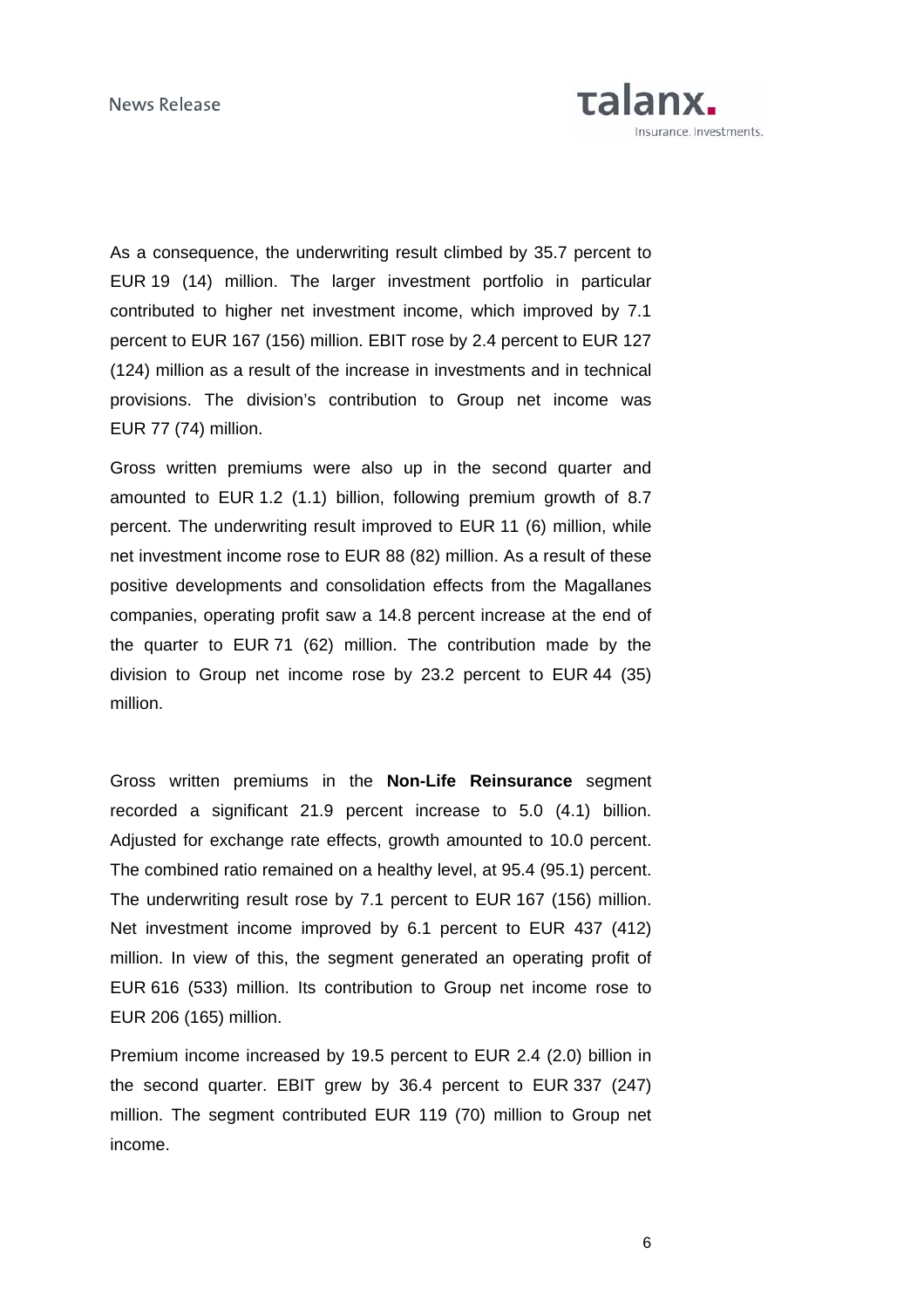

Premium income in **Life/Health Reinsurance** was up 21.0 percent to EUR 3.6 (3.0) billion in the first half of 2015. The growth rate expressed in local currency was 8.9 percent. The underwriting result widened to EUR–216 (–147) million. This was due to higher mortality and lapse rates in parts of the US mortality business. By contrast, net investment income was up significantly on the prior-year level at EUR 366 (299) million as a result of a non-recurring effect. As a consequence, operating profit also improved significantly, recording growth of 27.6 percent to EUR 194 (152) million. The segment's contribution to Group net income amounted to EUR 69 (57) million.

Gross written premiums in Life/Health Reinsurance rose by 24.6 percent in a quarterly comparison to EUR 1.8 (1.5) billion. Operating profit amounted to EUR 18 (88) million, while the segment's contribution to Group net income was EUR 3 (36) million.

### **Outlook for 2015**

Based on constant exchange rates, the Talanx Group is aiming for gross premium growth of 1 to 3 percent in financial year 2015, with most of this generated outside Germany. The return on investment should be in excess of 3.0 percent. After adjustment for the impairment in full of goodwill amounting to EUR 155 million attributable to the German life insurance business in the second quarter of 2015, Group net profit is expected to be between EUR 600 million and EUR 650 million for the current financial year. As a result, the return on equity should amount to between 7 and 8 percent in 2015. The Board of Management's dividend proposal for financial year 2015 will not be affected by the goodwill impairment. From today's perspective, at a payout rate of 35 to 45 percent, it will thus be based on an as-if IFRS profit of between EUR 755 million and EUR 805 million. These targets assume that exchange rates remain constant, that there are no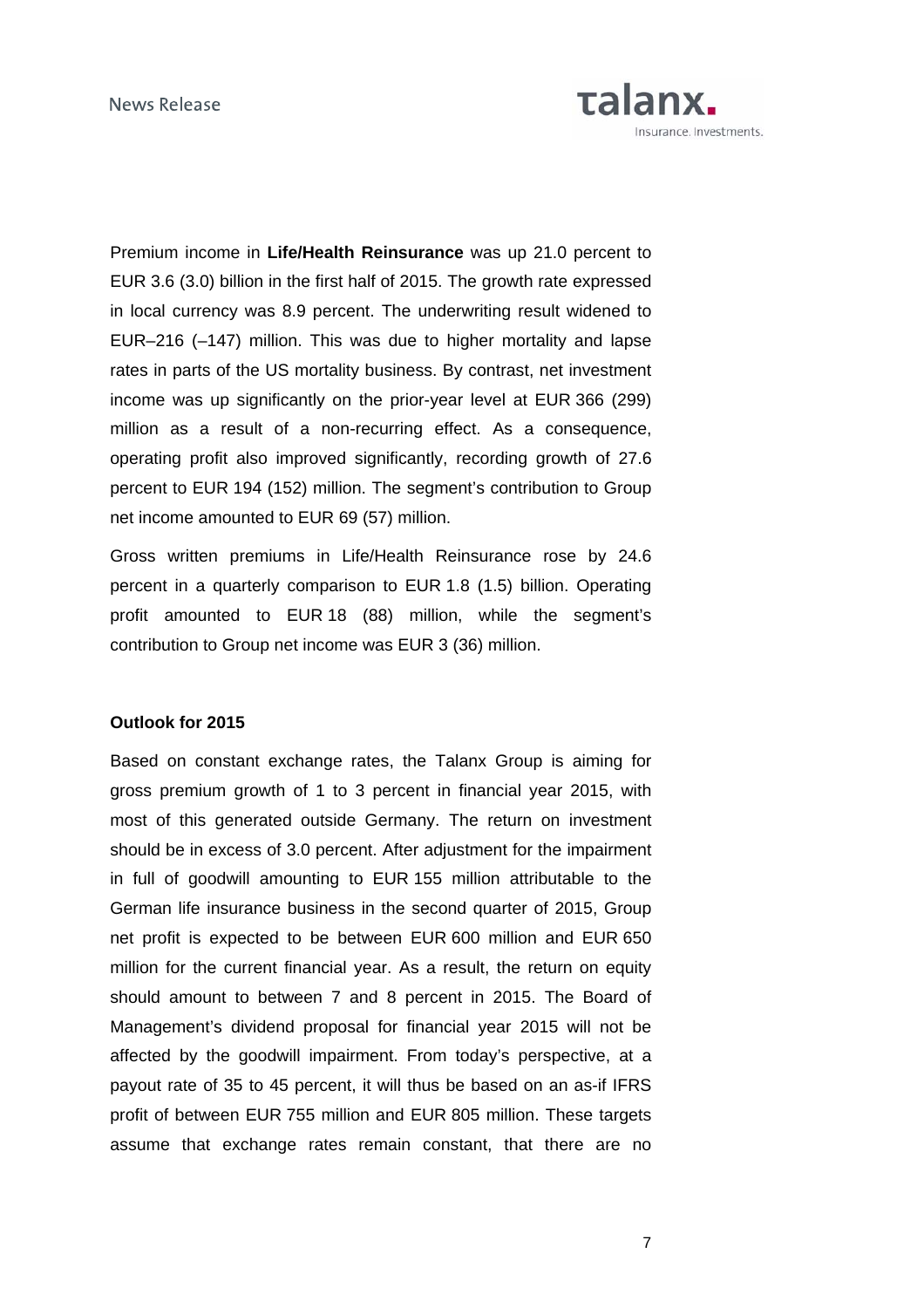

negative developments on the capital markets and that claims for major losses are within the major loss budget.

# **Key figures from the Talanx Group income statement for 6M 2015, consolidated (IFRS)**

| Figures in EUR million                                                    | 6M 2015 | 6M 2014 | $+/-$        |
|---------------------------------------------------------------------------|---------|---------|--------------|
| Gross written premium                                                     | 16,827  | 14,975  | $+12.4%$     |
| Net premium earned                                                        | 12,751  | 11,308  | $+12.8%$     |
| Combined ratio in property/casualty<br>insurance and non-life reinsurance | 96.4 %  | 96.4 %  | $0.0 %$ pts  |
| Net investment income                                                     | 2,037   | 1,948   | $+4.6%$      |
| Operating profit (EBIT)                                                   | 1,015   | 1,005   | $+1.0%$      |
| Group net income (after non-<br>controlling interests)                    | 311     | 381     | $-18.4%$     |
| Return on equity <sup>1</sup>                                             | 7.8%    | 10.4%   | $-2.6\%$ pts |

## **Key figures from the Talanx Group income statement for Q2 2015, consolidated (IFRS)**

| Q2 2015 | Q2 2014 | $+/-$        |
|---------|---------|--------------|
| 7,387   | 6,561   | $+12.6%$     |
| 6,384   | 5,709   | $+11.8%$     |
| 96.2 %  | 98.4 %  | $-2.2 %$ pts |
| 1,041   | 938     | $+11.0%$     |
| 372     | 451     | $-17.5%$     |
| 60      | 165     | $-63.6%$     |
| 2.8%    | 8.7%    | $-5.9%$ pts  |
|         |         |              |

1) Annualised net income excluding non-controlling interests relative to average shareholders' equity excluding non-controlling interests.

Full interim report: [http://www.talanx.com/investor-relations/presentations-and](http://www.talanx.com/investor-relations/presentations-and-events/disclosure/2015.aspx?sc_lang=en)[events/disclosure/2015.aspx?sc\\_lang=en](http://www.talanx.com/investor-relations/presentations-and-events/disclosure/2015.aspx?sc_lang=en)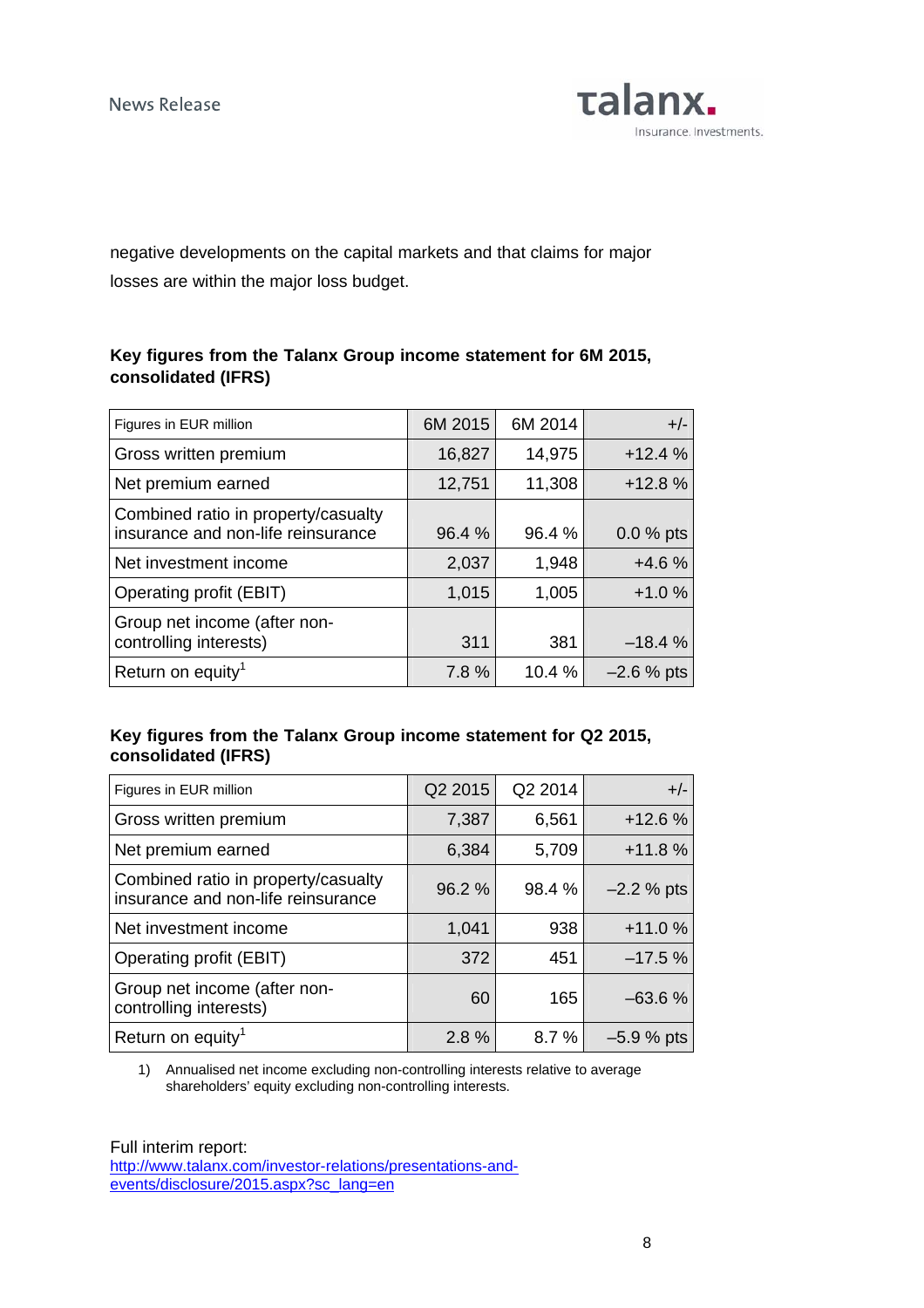

Financial calendar: [http://www.talanx.com/investor](http://www.talanx.com/investor-relations/finanzkalender/termine.aspx?sc_lang=en)[relations/finanzkalender/termine.aspx?sc\\_lang=en](http://www.talanx.com/investor-relations/finanzkalender/termine.aspx?sc_lang=en)

#### **About Talanx**

With premium income of EUR 29.0 billion (2014) and more than 21,300 employees, Talanx is one of the major European insurance groups. The Hannover-based Group is active in some 150 countries. Talanx operates as a multi-brand provider with a focus on B2B insurance. The Group's brands include HDI, which operates in Germany and abroad, the global industrial insurer HDI-Gerling, Hannover Re, one of the world's leading reinsurers, Targo Versicherungen, PB Versicherungen and Neue Leben, the latter all specialized in bancassurance, the Polish insurer Warta, and the financial services provider Ampega. The rating agency Standard & Poor's has given the Talanx Primary Group a financial strength rating of A+/stable (strong) and the Hannover Re Group one of AA–/ stable (very strong). Talanx AG is listed on the Frankfurt Stock Exchange in the MDAX as well as on the stock exchanges in Hannover and Warsaw (ISIN: DE000TLX1005, German Securities Code: TLX100, Polish Securities Code: TNX).

You can find additional information by going to [www.talanx.com.](http://www.talanx.com/?sc_lang=en)

Follow us on Twitter: [twitter.com/talanx\\_en.](https://twitter.com/talanx_en)

#### For **media enquiries** please contact:

| Andreas Krosta   | Tel.: +49 511-3747-2020           |
|------------------|-----------------------------------|
|                  | E-Mail: andreas.krosta@talanx.com |
| Dr. Gesa Panetta | Tel.: +49 511-3747-2748           |
|                  | E-Mail: gesa.panetta@talanx.com   |

### For **Investor Relations** please contact:

| Carsten Werle, CFA | Tel.: T | +49 511-3747-2231                |
|--------------------|---------|----------------------------------|
|                    |         | E-Mail: carsten.werle@talanx.com |
| Marcus Sander, CFA | Tel.: ∴ | +49 511-3747-2368                |
|                    |         | E-Mail: marcus.sander@talanx.com |